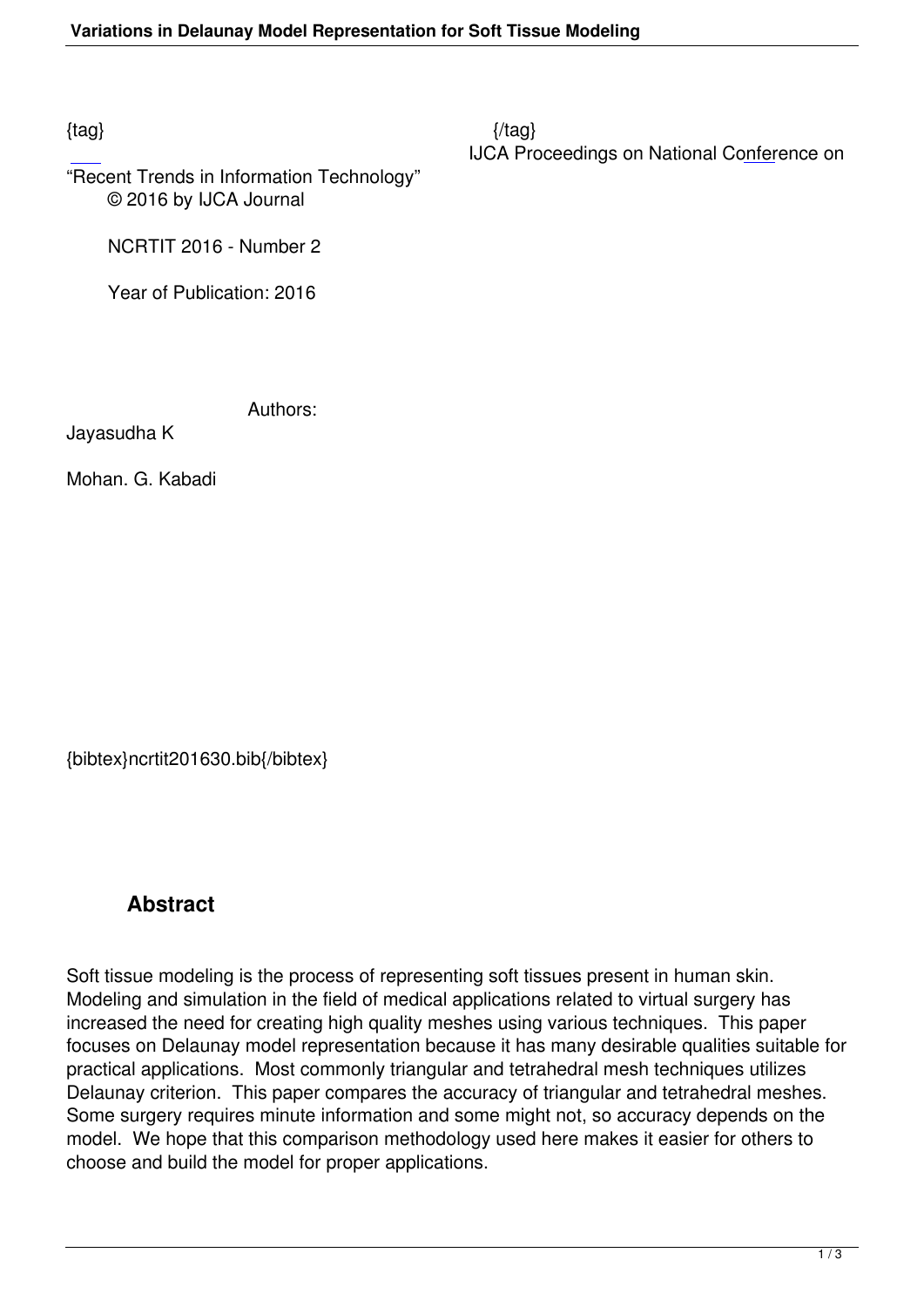## **Refer**

### **ences**

Benzley SE, Perry E, Merkley K, Clark B, Sjaardama G. A comparison of all hexagonal and all tetrahedral finite element meshes for elastic and elasto-plastic analysis. In Proceedings, 4th International Meshing Roundtable 1995 Oct 16 (Vol. 17, pp. 179-191). Albuquerque, NM: Sandia National Laboratories.

Maur P. Delaunay triangulation in 3D Technical Report No. DCSE/TR-2002-02, University of West Bohemia in Pilsen; 2002 Jan.

 - Suarez JP, Abad P, Plaza A, Padron MA Computational aspects of the refinement of 3D tetrahedral meshes. Journal of Computational Methods in Sciences and Engineering. 2005 Jan 1; 5(4):215-24.

Papadomanolakis S, Ailamaki A, Lopez JC, Tu T, O' Hallaron DR, Heber G. Efficient query processing on unstructured tetrahedral meshes. In Proceedings of the 2006 ACM SIGMOD international conference on Management of data 2006 Jun 27 (pp. 551-562) ACM.

 - Lizier M, Shepherd J, Nonato L, Comba J, Silva C. Comparing techniques for tetrahedral mesh generation. In Proceedings of the Inaugural International Conference of the Engineering Mechanics Institute 2008

 - Lagae A, Dutré P. Accelerating ray tracing using constrained tetrahedralizations. In Computer Graphics Forum 2008 Jun 1 (Vol. 27, No. 4, pp. 1303-1312). Blackwell Publishing Ltd.

- Yvinec M. Triangulations and Meshes, Thesis Submission Report, December 15, 2009.

Jayasudha. K, Dr. K. G. Mohan, Brian Gee Chacko. & quot; Geometric Description of Multilayer Soft Tissue Model", 2nd International Conference on Networks, Information and Communications 2015( ICNIC 2015 )& quot;, held at Sri Venkateshwara College Of Engineering during 18th – 20th May 2015.

 - http://www. Bakker. Org/dartmouth06/engs150/07-mesh. Pdf. [Accessed 2012 October 10].

http://www.bu.edu/tech/files/2010/10/VTK-Fall-2010.ppt.

http://www. cvip. uofl.

edu/wwwcvip/education/ECE%20600/Lecture%2010%20-%20Mesh%20Generation. pdf

### **Index Terms**

### Computer Science **Information** Sciences